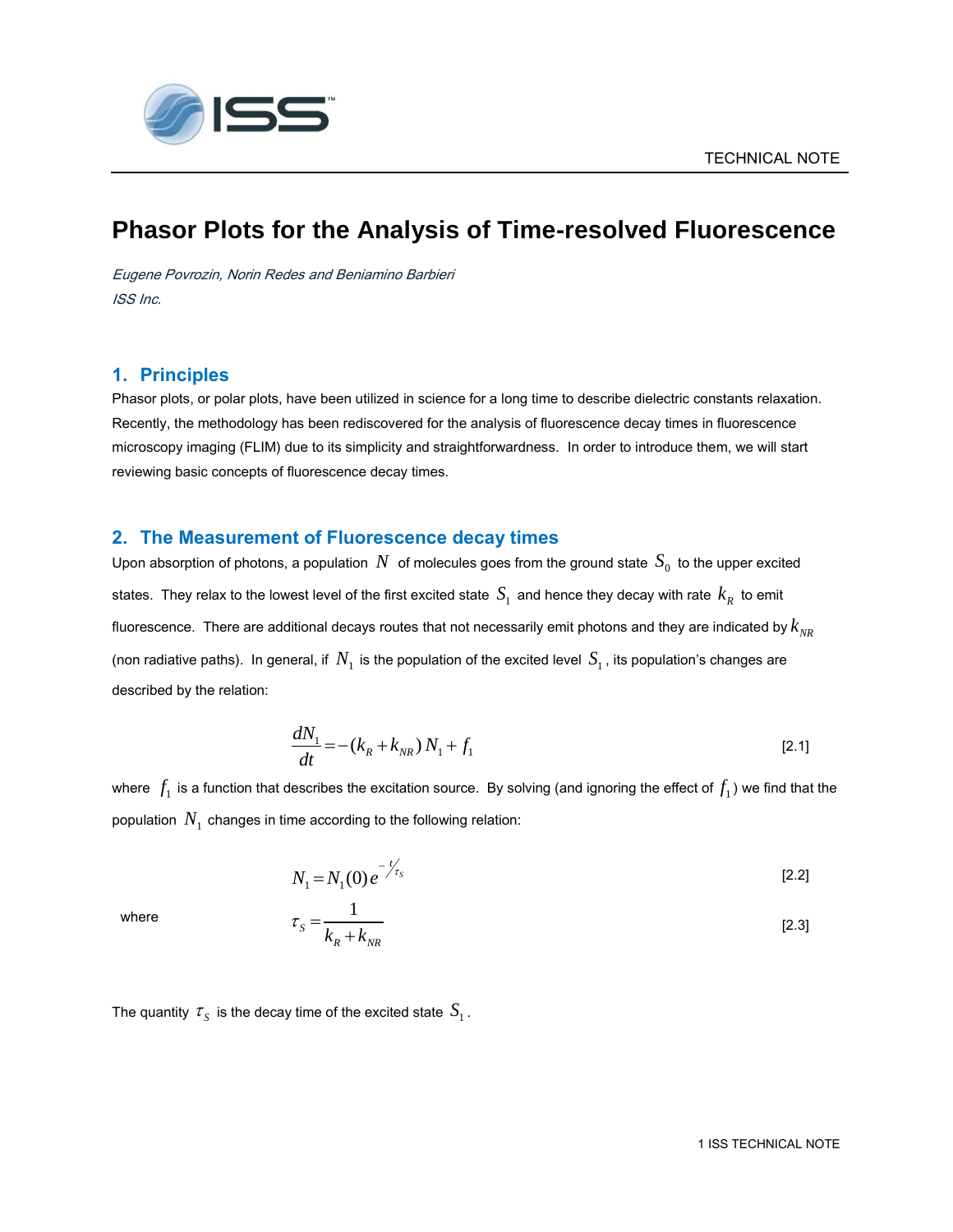#### **2.1 Measurements at a single point**

Upon excitation with a short pulse of light of very short duration (δ-function), the time course of the fluorescence emitted by a multi-components sample containing *i* fluorescent species that absorbed the excitation radiation is described by the relationship:

$$
I(\lambda, t) = I_0 \sum_{i} \alpha_i(\lambda) e^{-\frac{t}{\tau_i}}
$$

where the coefficient  $\alpha_i(\lambda)$  , called the pre-exponential factor, is the amplitude and  $\,\tau_i$  is the fluorescence decay time of the  $i$  th component of the mixture. The amplitudes  $\,\alpha_i^{}(\lambda)\,$  are related to the the fractions of the total fluorescence emitted by the  $\,i$  -component of the mixture (the fractional contributions  $\,f_i$  ) by the following relation:

$$
f_i = \frac{\alpha_i \tau_i}{\sum_i \alpha_i \tau_i} \tag{2.5}
$$

#### **2.2 Fluorescence Lifetime Imaging (FLIM)**

In fluorescence lifetime imaging (FLIM) the decay times are determined at each pixel location  $\bigl(\,h,k\,\bigr)$  of an image. At each location, in a multi-components environment containing *i* fluorescent molecules, the fluorescence is described by the relationship:

$$
I_{h,k}(\lambda,t) = I_0 \sum_{i} \alpha_i(\lambda) e^{-\frac{t}{\mathcal{I}_i}}
$$

#### **3. Data Analysis**

The instrumentation measures the decay of the fluorescence and its phase shifts and demodulation. Yet, for the determination of the decay times we need additional mathematical tools. Through the years several approaches have been developed for the determination of the decay times. A partial list includes: the non-linear least square analysis, the method of moments, maximum entropy, the Laplace transform, the phase plane, the Prony's method, the sine transform. For statistical robustness, the method of choice is today the non-linear least square analysis in both time-domain and frequency domain analysis. The technique is based upon a set of assumptions on the acquired data:

- The major error is on the dependent variable while the error on the independent variable is negligible;
- The systematic errors are negligible;
- The errors follow a Gaussian distribution;
- The data points are the results of independent measurements;
- The number of data points acquired is sufficient to make the parameters over-determined.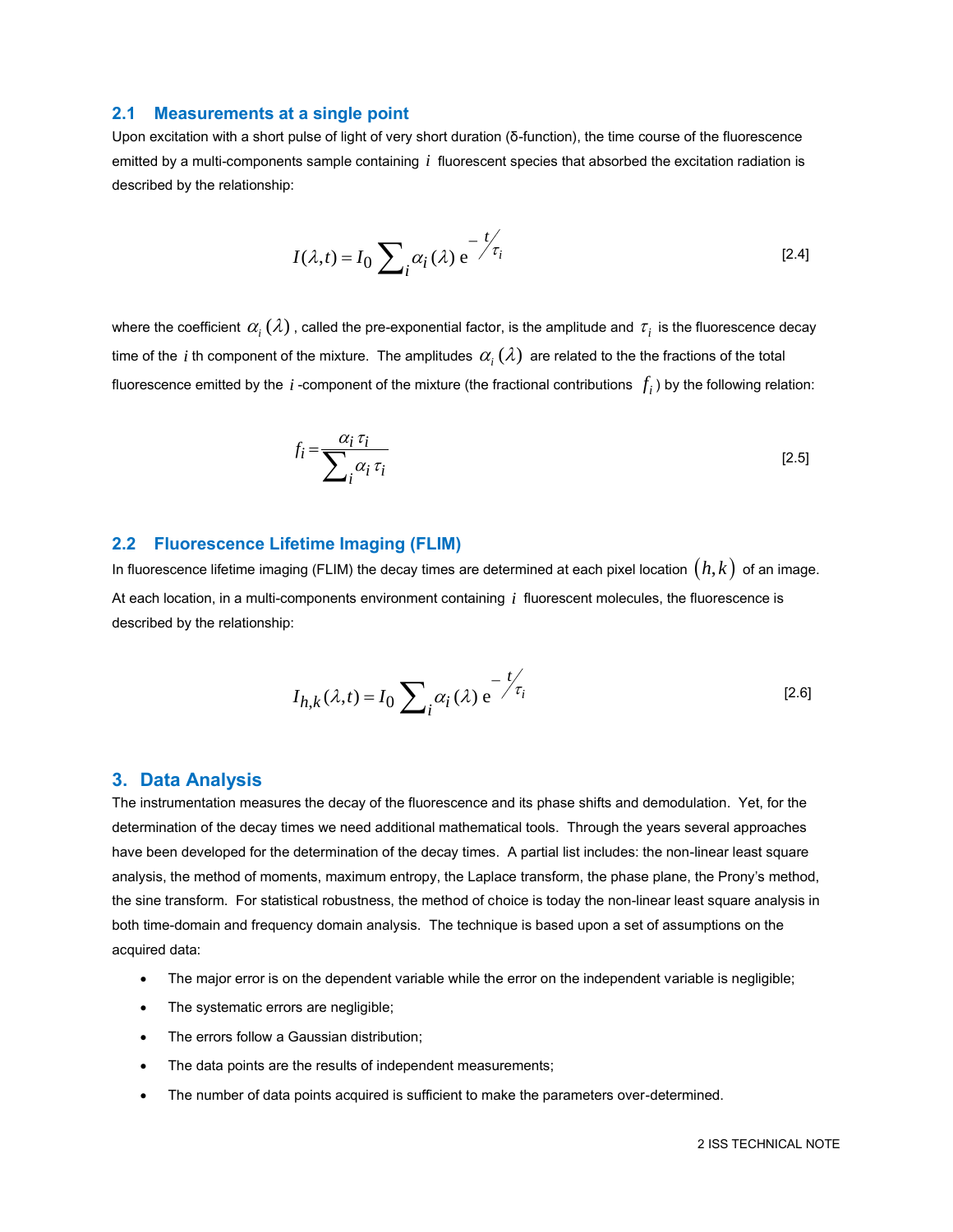## **3.1 Definition of Chi-Square**  $\chi^2$  **for TCSPC data**

The observables to be measured in TCSPC are the number of photons in each acquisition bin  $\{N(t_1),N(t_2),...N(t_k)\}$ . As we assume that the number of photons acquired in each bin follows a Poisson distribution, the standard deviation is approximated by  $\,\sigma_k^{}=\sqrt{N(t_k^{})}$  . The reduced chi-square  $\,\chi^2\,$  function is defined as:

$$
\chi^2 = \frac{1}{n - p - 1} \sum_{k=1}^n \frac{\left[ N(t_k) - N_c(t_k) \right]^2}{\sigma_k^2} = \frac{1}{n - p - 1} \sum_{k=1}^n \frac{\left[ N(t_k) - N_c(t_k) \right]^2}{N(t_k)}
$$
 [3.1]

Where  $\,n\,$  is the number of acquisition channels (or bins),  $\,N(t_k)\,$  is the number of photons collected in the bin  $\,k\,$  and  $N_{_C}\left(t_k\right)$  is the number of photons in the bin  $\,k\,$  assuming the photon distribution is described by the selected model.

## 3.2 Definition of Chi-Square  $\chi^2$  for frequency-domain data

In frequency-domain the observables are, for each modulation frequency  $\omega$ , the phase shift and the demodulation  $\{\varphi^{}_{\!o}, M^{}_{\!o}\}$  . The reduced chi-square  $\chi^2$  function is defined in frequency-domain as:

$$
\chi^2 = \frac{1}{2n - p - 1} \left\{ \sum_{j=1}^n \left[ \frac{\varphi_j - \varphi_{cj}}{\sigma_j} \right]^2 + \sum_{j=1}^n \left[ \frac{M_j - M_{cj}}{\sigma_j} \right]^2 \right\}
$$
 [3.2]

where  $\,n\,$  is the number of modulation frequencies,  $\,\varphi_{_j}\,$  and  $\,M_{_j}\,$  are the measured phase shift and demodulation at each frequency, while  $\,\varphi_{c_j}^{}\,$  and  $M_{\,c_j}^{}\,$  are the phase shift and demodulation given by the selected model of the decay.

#### **3.3 User approach to the non-least square analysis**

When using the non-linear square analysis, the approach utilized by the user encompasses the following sequential steps:

- 1. The user makes a guess about the fitting model and proceeds with the analysis.
- 2. If not, the user starts from the simplest model, the single exponential decay.
- 3. Upon minimization, the user looks at the value of the chi-square function. If the value is close to "1", the analysis stops.
- 4. If the value of the chi-square function is not close to "1", the user adds a second component to the model describing the decay. Upon minimization, the user checks the value of the chi-square function;
- 5. … and so on

This approach requires indeed a fair amount of expertise in the choice of the model (exponential, non-exponential, etc.) and a full appreciation of the statistical tools that are to be utilized in ambiguous cases.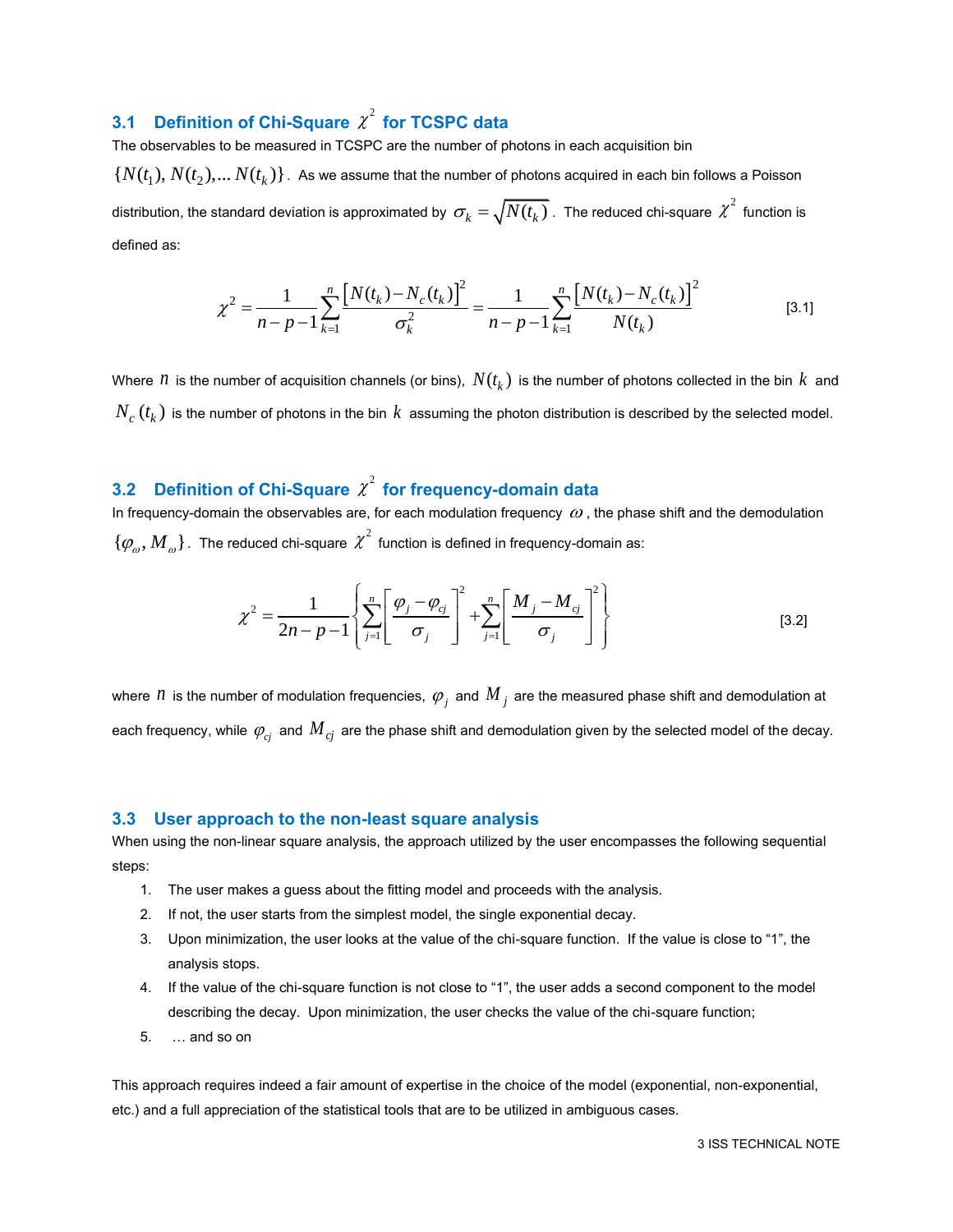The situation becomes almost desperate in fluorescence lifetime imaging. Here the user is confronted with two limiting effects. On one side the signal is often limited as the number of photons per pixel is too small to carry out a significant analysis. On the other side, one should repeat at each pixel the above procedure in order to determine the decay times at each pixel of the image. Of course simplification techniques have been introduced, such as binning (the grouping of nearby pixels assumed to have the same decay time); yet a simplification often translate into an approximation that may have unexpected consequences when analyzing FRET effects in a cellular environment.

The phasor plot approach addresses these concerns:

- No expertise is necessary
- Instantaneous results
- Independent of initial choices
- Quantitative results
- Intuitive simple interface

### **4 The Phasor plot**

## **4.1 The Fourier Transform of the decay**

We calculate the Fourier Transform of function [2.4]:

$$
\widehat{F} = \int_{-\infty}^{+\infty} I(\lambda, t) e^{i\omega t} dt
$$
 [4.1]

and denote with  $\,g(\omega)\,$  and  $\,s(\omega)$  the real and imaginary components of the Fourier Transform:

$$
g(\omega) = \frac{\int_0^{\infty} I(t) \cos \omega t \, dt}{\int_0^{\infty} I(t) \, dt}
$$
 [4.2]

$$
s(\omega) = \frac{\int_0^{\infty} I(t) \sin \omega t \, dt}{\int_0^{\infty} I(t) \, dt}
$$
\n[4.3]

By carrying out the calculations, the equation above can be transformed to:

$$
g(\omega) = \sum_{i} f_i \frac{1}{(1 + \omega^2 \tau_i^2)}
$$
 [4.4]

$$
s(\omega) = \sum_{i} f_i \frac{\omega \tau_i}{(1 + \omega^2 \tau_i^2)}
$$
 [4.5]

4 ISS TECHNICAL NOTE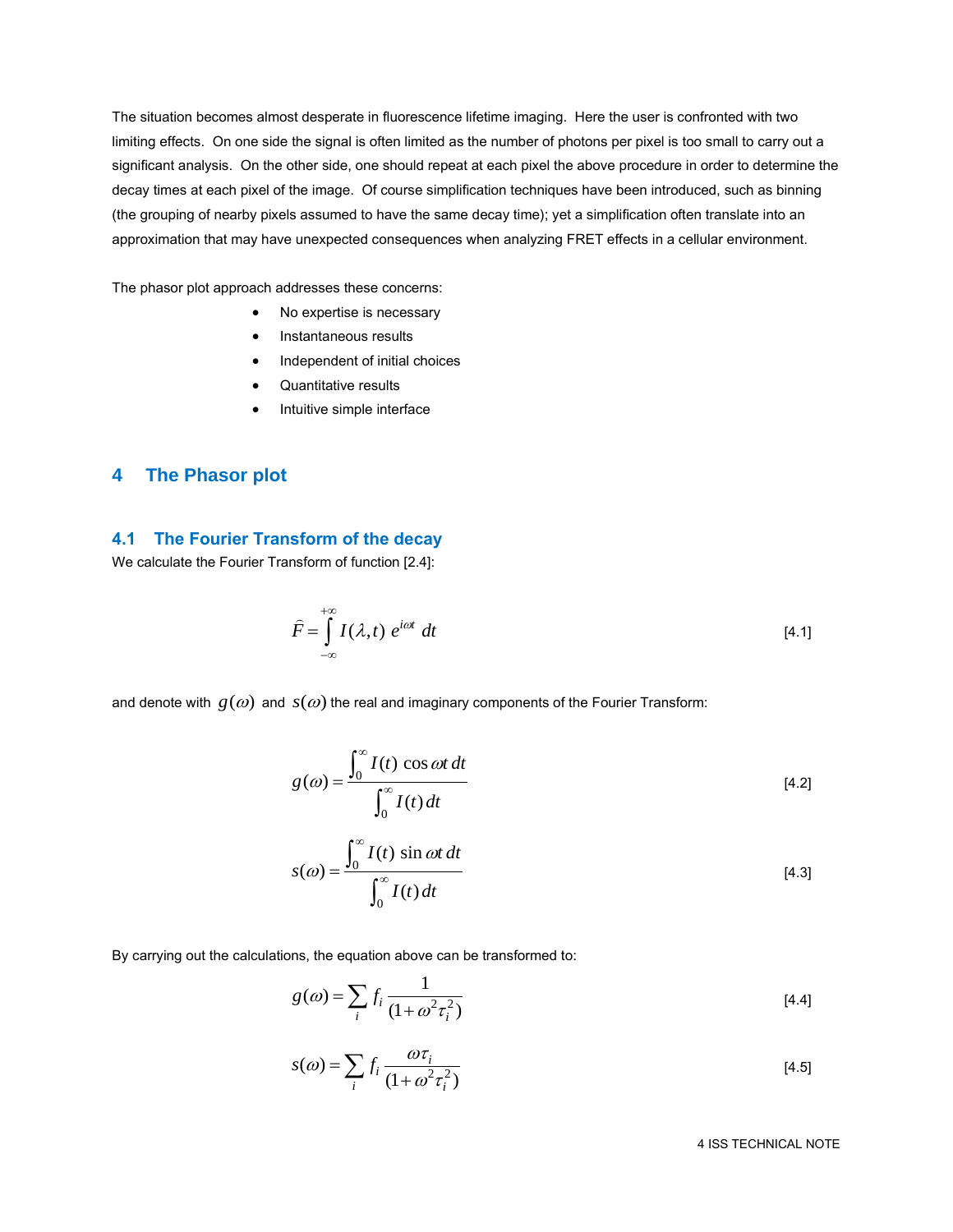For FLIM, we can define the  $\,g(\omega)\,$  and  $\,s(\omega)$  components of the Fourier Transform at each  $\big(h,k\big)$  pixel of the image:

$$
g_{h,k}(\omega) = \frac{\int_0^\infty I_{h,k}(t) \cos \omega t \, dt}{\int_0^\infty I_{h,k}(t) \, dt}
$$
\n
$$
\tag{4.6}
$$

$$
S_{h,k}(\omega) = \frac{\int_0^\infty I_{h,k}(t) \sin \omega t \, dt}{\int_0^\infty I_{h,k}(t) \, dt}
$$
\n
$$
\tag{4.7}
$$

## **4.2 Definition of Phasor Plot**

The two values  $\,g(\omega)$  and  $\,s(\omega)\,$  identify in the complex plane a point  $(g,s)$  represented by a vector  $\vec{m}(\omega)$ making an angle  $\phi(\omega)$  with the  $\,g-$  axis; the vector's modulus is the modulation of the fluorescence at the frequency. This is the phasor plot.



Figure 4.1 Phasor plot for a single-exponential decay. The vector  $\vec{m}$  has modulation m as modulus and the phase  $\,\phi$  .

The phase and the module of the vector  $\vec{m}(\omega)$  are given by:

$$
\phi(\omega) = \arctan\left(\frac{s}{g}\right)
$$
\n[4.8]  
\n
$$
|m(\omega)| = \sqrt{s^2 + g^2}
$$
\n[4.9]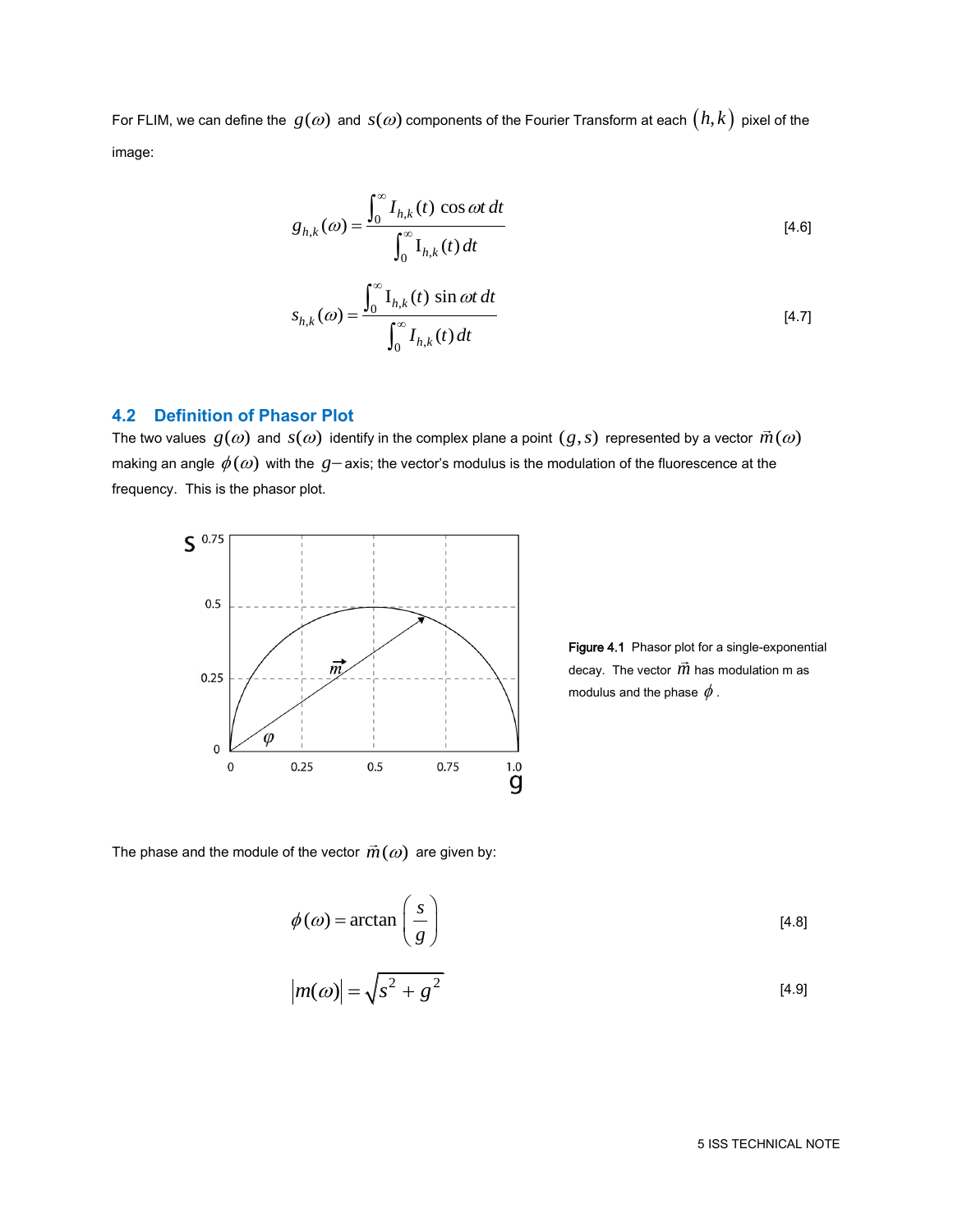## **5. Data Representation**

#### **5.1 Universal circle**

According to the expressions for the coordinates of a phasor for a single exponential decay, the following relation is obtained:

$$
s_{h,k}^2 + \left(g_{h,k} - \frac{1}{2}\right)^2 = \frac{1}{4}
$$
 [5.1]

That is, all single exponential components are represented by a semicircle of center  $\left(\frac{1}{\epsilon},0\right)$  $\left(\frac{1}{2},0\right)$ and radius  $\frac{1}{1}$  $\frac{1}{2}$  in the

phasor plot. On this circle, called the *universal circle*, a phasor corresponding to a very short decay time (small phase angle) is close to the point (1, 0), whereas a phasor corresponding to a long decay time will be close to the coordinates (0, 0).

#### **5.2 Single-exponential decay times**

Using the values of [3.4] and [3.5] for a single exponential decay we find:

$$
\tau_P = \frac{1}{\omega} \tan \phi \qquad \qquad \tau_M = \frac{1}{\omega} \sqrt{\frac{1}{m^2} - 1} \qquad (5.2)
$$

These are the expressions for determining the decay time for a single exponential decay in frequency domain.

#### **5.3 Frequency-domain data**

When acquiring fluorescence signal for a single exponential decay at different modulation frequencies  $(\omega_1,\omega_2,...,\omega_n)$  the points on the universal circle move counter-clockwise as the modulation frequency increases.



Anthracene in ETOH; the excitation light source is a cw LED emitting at 370 nm. The measured decay time is 4.25 ns.



Figure 5.2 Polar plot representing the data.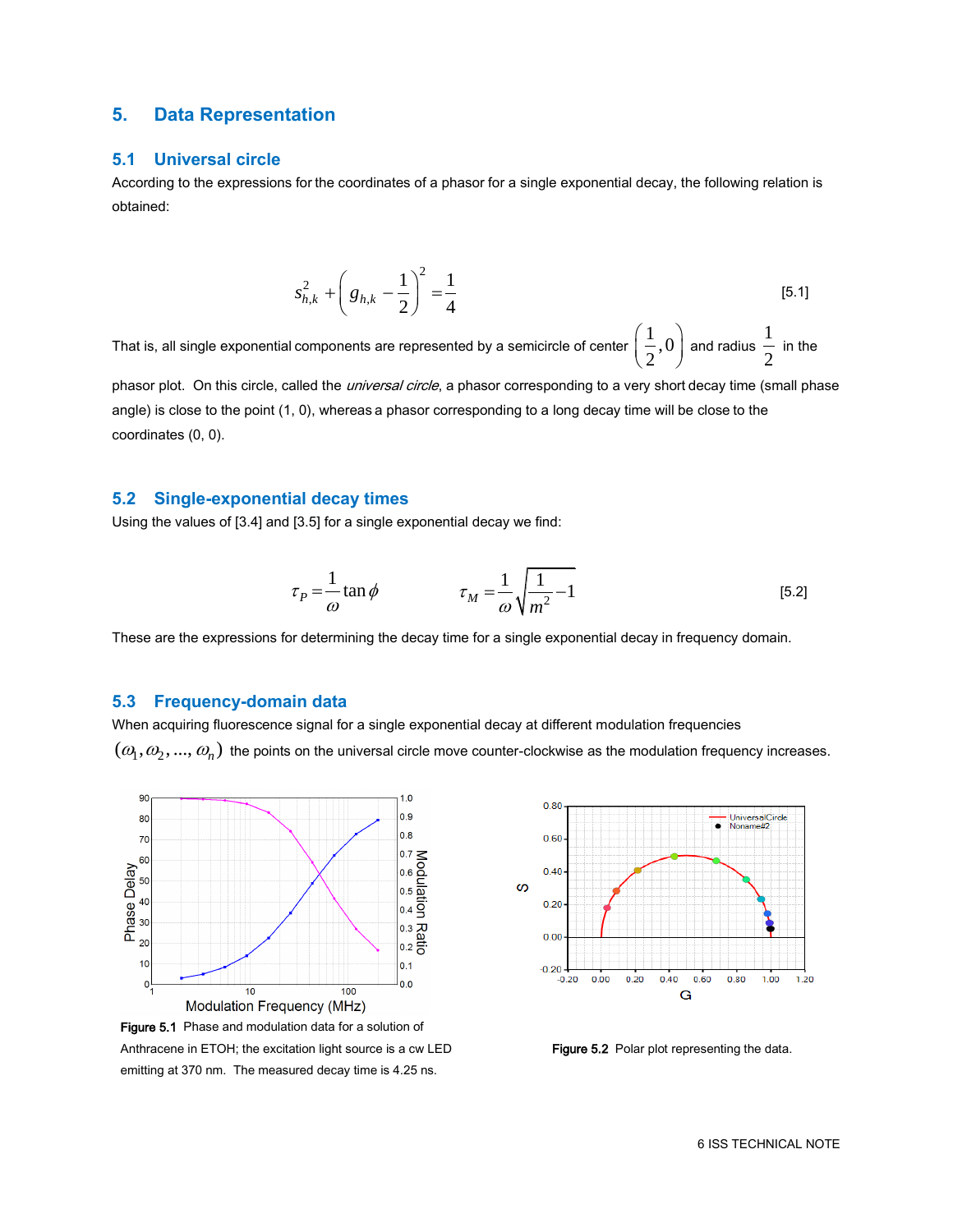### **5.4 Time-domain data**

When acquiring time-domain data (time-correlated single photon counting), we need to apply the Fourier transform to both the IRF and the histogram of the arrival time of photons. The base frequency of the data is the repetition rate of the pulsed source.

 $0.80$ 



---<br>----<br>● - Anthracene in EtOH.it 0.60  $0.40$  $\omega$  $0.20$  $0.00$  $-0.20 - 0.20$  $0.00$  $0.20$  $0.40$  $0.60$  $0.80$  $1.00$  $1.20$ Ġ

**Phasor Plot** 

Figure 5.3 Decay time of a solution of Anthracene in ETOH; the excitation source is a pulsed LED emitting at 335 nm. The measured decay time is 4.24 ns.

Figure 5.4 – Polar plot representing the data. The main frequency is 20 MHz; the other points are the harmonics, 40, 60, … MHz.

#### **5.5 The Optimal frequency**

Typically, data at one modulation frequency are utilized when comparing data from several records. In frequencydomain the optimal modulation frequency is given by:

$$
\omega_{OP}^2 = \frac{1 + \sqrt{3}}{2\,\tau^2} \tag{5.3}
$$

In time-domain we use the repetition rate of the pulsed laser. For a set optimal frequency, components with increasing longer decay times are positioned sequentially counter-clockwise on the universal circle (Figure 5.5).



Figure 5.5 The following fluorophores are displayed for 48 MHz. The shortest decay time (green dot) is located to the right on the universal circle; as the decay time gets longer, the points are displayed counterclockwise. In the order from right to left:

- p-terphenyl, 1.05 ns
- naphthalene, 2.7 ns
- perylene, 4.3 ns
- anthracene, 5.1 ns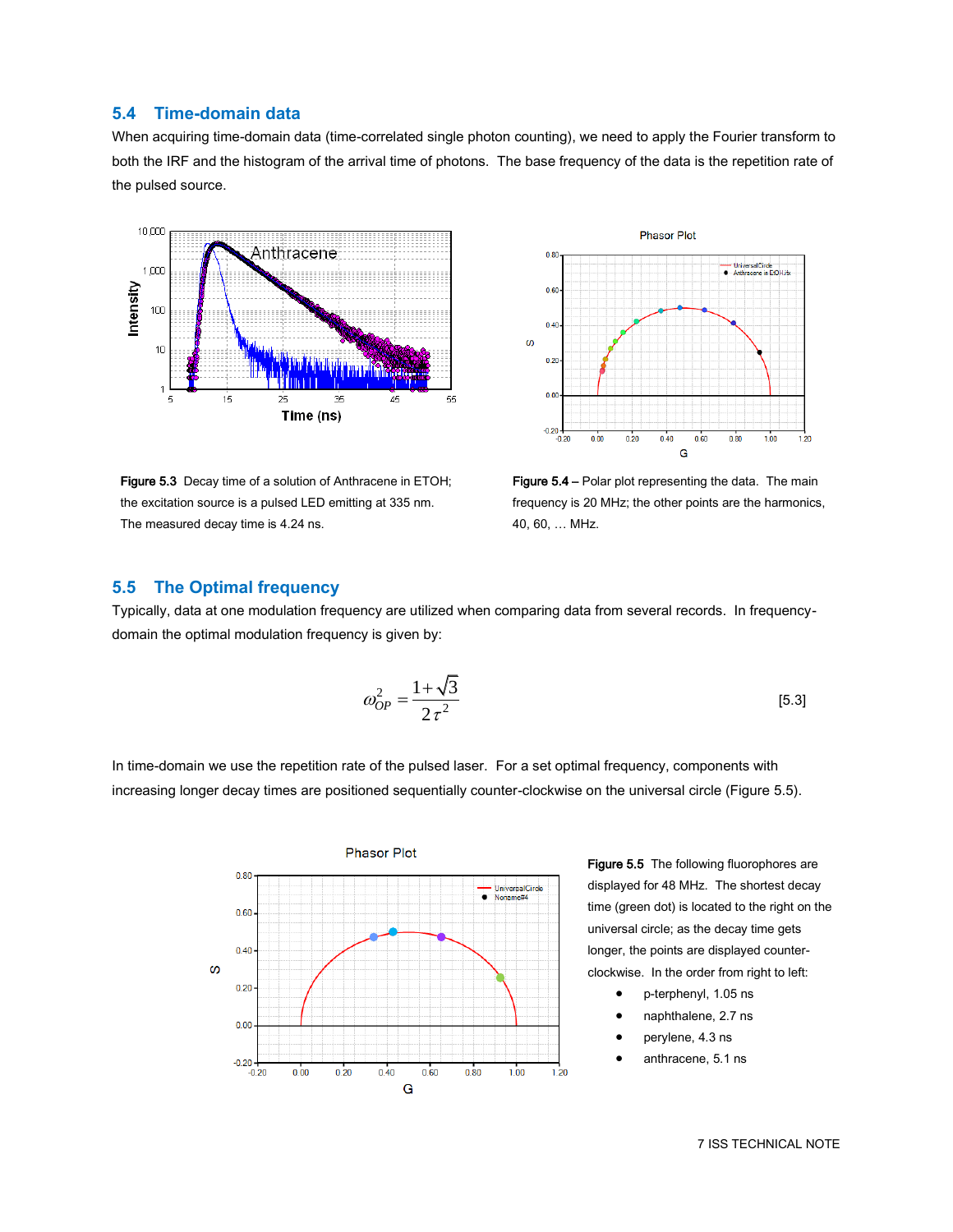### **5.5 Multi-exponential decay times**

For a two-exponential decay, we can write the following vector:

$$
\vec{m} = f_1 \,\vec{m}_1 + f_2 \vec{m}_2 \tag{5.4}
$$

where  $\,f_{i}^{}\,$  is the intensity-weighted fractional contribution of the component with lifetime  $\,\tau_{i}^{}\,$ .



Figure 5.5 Phasor plot for a two-exponential decay process. The modulus of vector  $\vec{m}$ reaches an area within the semicircle on the line connecting the two decay times. Their fractional contributions  $f_1$  and  $f_2$  are given by the intersection of the vector with the connecting line.

In general, the following relations apply:

$$
g = \sum_{i} f_i g_i
$$
  

$$
S = \sum_{i} f_i s_i
$$
  

$$
\sum_{i} f_i = 1
$$
 [5.5]

That is, the phasors for multiexponential lifetime decays or combinations of single-exponential lifetime decays are given by the normalized linear combination of the component phasors, making them fall below the universal circle.



Figure 5.6 Phasor plot for a solution containing 3-component decay times (1 ns, 30%), 4 ns, 50% and 1 ns, 20%). The experimental point falls in the middle of the triangle.